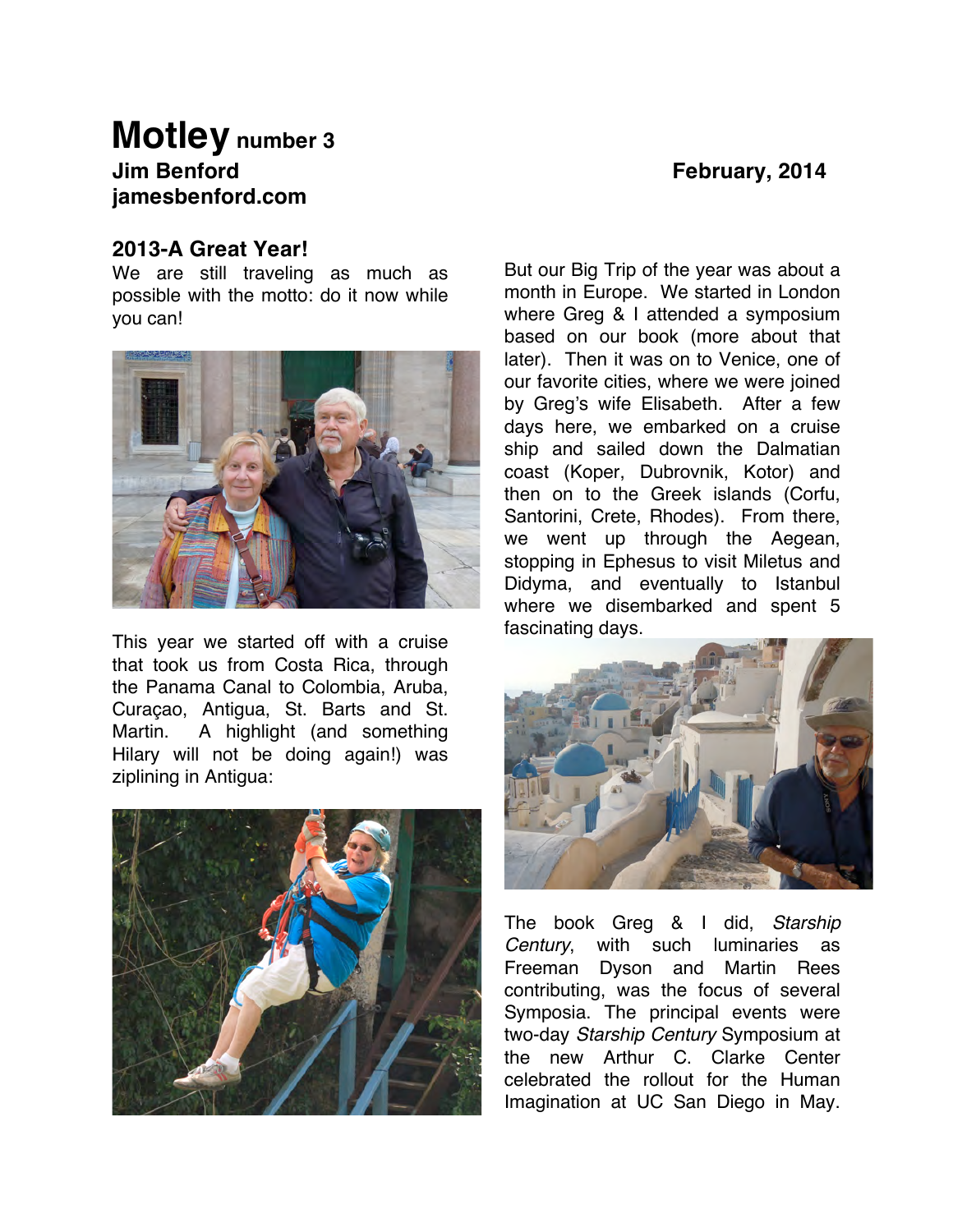Attendance was about 250 people. You can see it all online at the book's website, **starshipcentury.com**. There was a 2nd symposium in London in October as well as a series of bookrelated events in southern and northern California. There was an article in *The Economist* in October about the London meeting.



On top of all that there are countless phone interviews and Internet appearances. We're going to donate the profits of the book to fund research on interstellar matters. (If you buy the book please get it through the above website because that will maximize the research funding funds.) I feel that starships are the next big horizon of our expansion into space and that this century will see the beginning of serious efforts to explore beyond the solar system; the book describes the challenge and present understanding. I feel now that I've done quite enough on interstellar matters! For one thing, I'm now in negotiation for a 3rd edition of my textbook, *High-Power Microwaves*. And this year, I'm planning on a makeover of the garden.

Wife Hilary is also writing again, two novels based on the life of Joanna Plantagenet, the sister of Richard the Lion Heart. The first volume has gone to her agent and is being offered to various New York publishers and she's working on the second volume. Keep fingers crossed!

Family, of course, is always important. Vanessa and Peter are now in their new custom-built house in the suburbs of Melbourne. Their children are Jack, 8, Anna, 6, and my namesake, little James, 11/2. We flew down to spend December with

Son Dominic and Trudi are still in Maryland, he working for NASA and she for an advertising agency in Georgetown. He was furloughed when the government shut down, which was frustrating for him as he could not work on his projects. The twins, now 8, are both flourishing, Harrison playing the piano and entering scrabble tournaments and Audrey participating in competitive swimming.

I continue to stay very active, with yoga, swimming and gardening, and have taken up cooking, so we make dinner together these days.

I traveled for 102 days last year, 28% of the time! Will do less in 2014!

Next issue of *Motley*: mailing comments!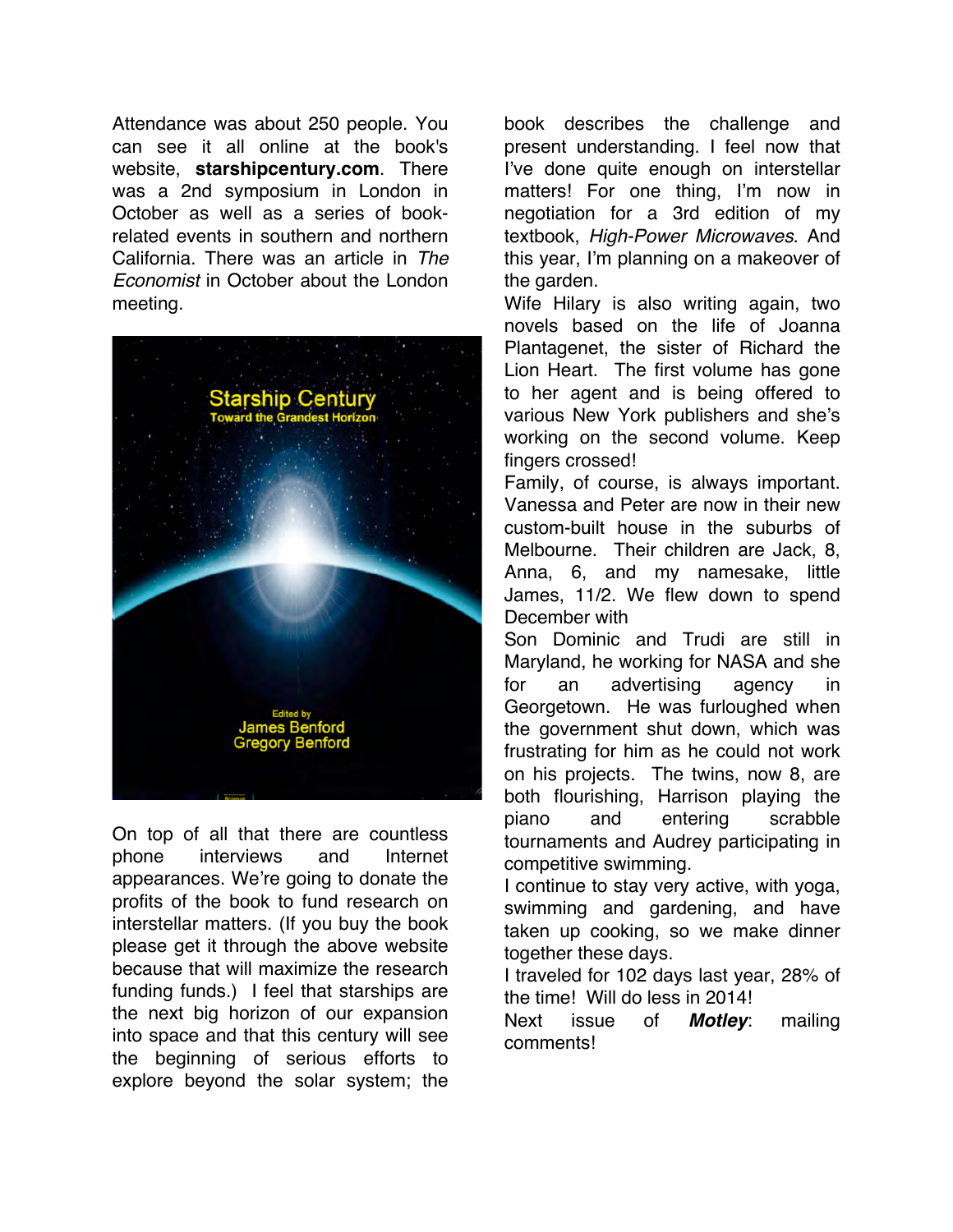# **Sunshine Technopolis: Southern California's Utopian Futures**

### **Gregory Benford**

At first glance, southern California seems an unlikely place to build a world-class technical-scientific complex. The weather promises sunny beaches and mild breezes, not the chilly, gloomy ambience of an MIT or Harvard.

Yet that is what drew me here in 1963, to get a doctorate in physics at UCSD. The dream was as obvious as the weather — and there was surfing. Mostly, though, an idea drew me—the future; the stuff of science fiction.

Writers have envisioned SoCal as a potential paradise, perhaps more than any other part of America. There were many pessimists such as Nathanael West in *Day of the Locust*, and hardboiled noir emerged from the Raymond Chandler decades of the 1930s-50s, but the optimists prevailed, as we have seen.

History matters here. The SoCal industrial behemoth millions dwell within had its origins written plainly across the late nineteenth Century. Weather is not just a comfort — it shapes human enterprises. Mt. Wilson and then Mt. Palomar drew the Andrew Carnegie Foundation to build the biggest optical telescopes because they offered the best astronomical "seeing" conditions in North America.

Clarity and dependable sunlight led to Hollywood's dominance over New York. Being able to train troops out of doors drew Marines to Camp Pendelton and the Army Air Force to Edwards and other air bases.

"There is going to be a Detroit of the aircraft industry. Why not here in Los Angeles?" businessman E.J. Clapp wrote in 1926, pointing out the ease of building aircraft outdoors and flying them in clear skies. Allen Scott's study of techno-growth, *Technopolis*, shows that weather was less determining than was determination itself.

Immigrants here had already crossed many horizons; they were willing to venture on conceptually as well. Clapp's boosterism flowed into a rising tide of synergistic effects as each imported technical skill fed others. Optical trickery made better movies and bomb-sights alike. Machinists at lathes could turn out better oil drills or tank barrels or airplane exhausts. Switching talent from one field to another enabled skilled workers to navigate the ebb and flow of industrial currents.

But the Southland's new industries did not resemble William Blake's nineteenth century Satanic mills. They seldom gave us views like the Long Beach refineries, though oil played a major role in drawing wealth from and to the region. Many new methods of extraction were pioneered in the Long Beach fields. Raymond Chandler got himself fired from his oil company executive job in the early 1930s, partly because he was a drunk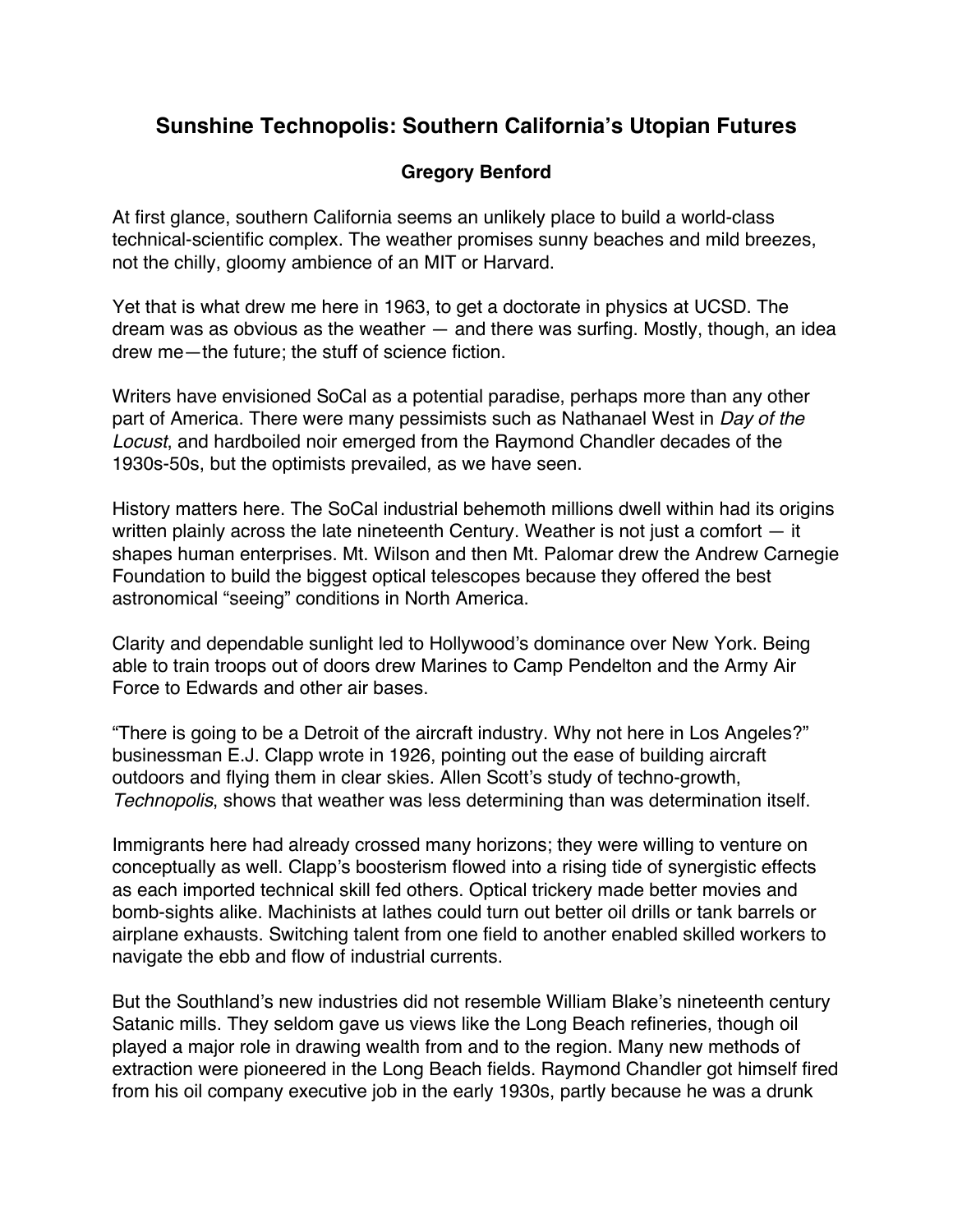and partly because he could not keep up with the pace of change in the industry. This lucky failure gave us his classic wise-cracking skepticism about the mean streets that were spreading over the obliging land.

Spreading innovation was always crucial. SoCal offered not the old way but the freeway. Key to this culture was a new idea: tools open us to fresh possibility faster than theories. Through Mt. Wilson's clear air Edmund Hubble discovered that the universe was expanding. Einstein came to Caltech to confer with Hubble, who had directly shown what Einstein had not ventured to propose — a universe growing larger, not static.

The race for insight and new products alike came from mobile intellectual resources, not from highly fixed natural resources, the old form of wealth. Quick minds gathered in close clusters were the crucial elements, realized early by a state that built a new kind of bridging institution — the University of California, the greatest of public universities. Few now realize how revolutionary UC's close concert of university abstraction and business practicality was in the early decades of the twentieth century.

From the beginning, UC was a driver of the economy. At UC Davis the system enshrined viniculture as a legitimate intellectual pursuit, fostering the nation's leading wine industry. Oceanographers at UCSD invented the wet suit, only to have a UC committee recommend not bothering to patent it because only scientists would use it. Medical radiation therapy got its momentum from high-energy physics at UC Berkeley, where Earnest Lawrence's cyclotron provided the particles. Orange grove yields grew using the lore discovered at an agricultural field station in Riverside, later the kernel of UCR.

Building our paradise, we Californians shamelessly mirrored the best of the Other Coast. Stanford was like Harvard, Caltech (CIT, like MIT), Scripps Institute of Oceanography in La Jolla (like Woods Hole in the Massachusetts Cape).

If San Francisco was somewhat like Boston, though, LA was like nothing in the East. For a while it seemed more like brawling Chicago, its cultural currents making for tricky navigation, as the novel and film *LA Confidential* showed so well. LA's Old Money scarcely dated back more than a few generations, and usually kept its cash in real estate, where it grew fast. Hammett and Chandler wove their noir visions of the seamy underside in the 1930s and 1940s. Robert A. Heinlein lived in the LA area alongside such SF authors as Jack Williamson and L. Ron Hubbard. Their tech-centered SF was crucial to the Golden Age of the genre.

Such newcomers brought a sense of open horizons. Though the Other Coast had invented and first developed the airplane, their advantages yielded to our sheer energy. By the 1950s the aerospace-electronics complex bestrode the largest high-tech industrial region in the world, a rank it holds today. The Jet Propulsion Lab and Ramo-Wooldridge provided the first U.S. space satellite, Explorer, in 1958. A year later,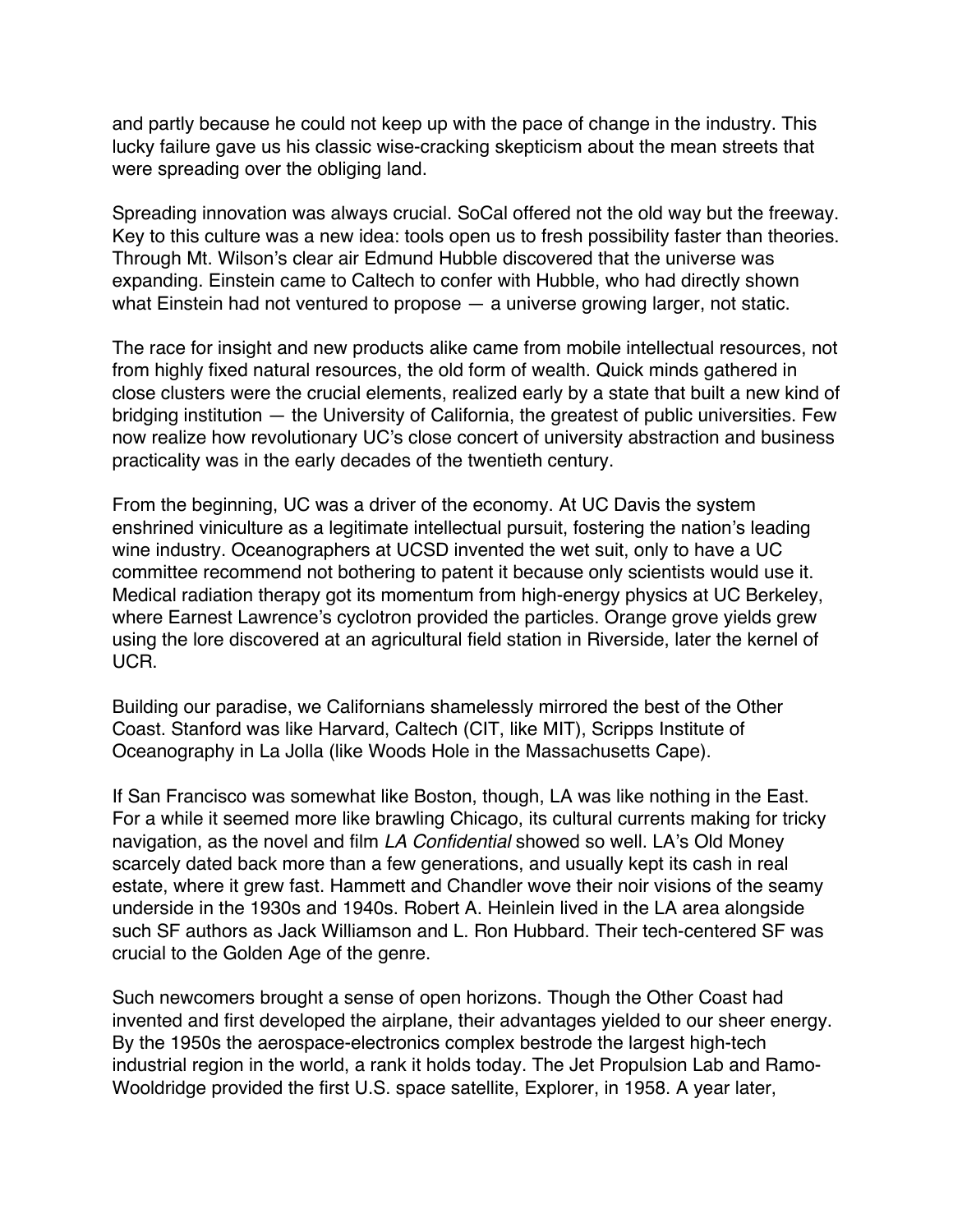Rocketdyne's Redstone engine drove the first Project Mercury flights. The Shuttle lifts off from Cape Canaveral, but it lands at Edwards Air Force Base. Meanwhile the U.S.'s most active spaceport is at Vandenberg, at SoCal's northern edge.

In aerospace and electronics especially, SoCal pioneered the new high-tech hierarchy: well-paid managers, scientists and engineers, underpinned by a vast stratum of laborers who assembled and built the molded plastics, aluminum cowlings, printed circuit boards, and, lately, personal computers. Growth was cutthroat and unregulated among this understory. Price gouging and lurching job growth brought their Darwinnowings of the small capital firms that came and went like vagrant, failed species in evolution's grand opera.

Californians did not stay put when firms went bust. They could cruise the mile-equals-aminute freeways to new frontiers, where towns became mere off-ramps. A mobile cadre of people used to living by their wits made innovation paradoxically routine.

Today, nestled around my campus, UC Irvine, are brightly growing new-techs like medical device manufacture and biotechnology. Broadcom Corp is entirely on the campus itself, because UCI has ushered onto the campus the research labs owned by private companies, which will hand them over a few decades hence. Not that older industries will not recede as these advance. It seems unlikely that a Dickensian jungle of faltering assembly plants and techno-sweatshop sociology could grow.

So far SoCal has uniquely managed the handoff from one tired wonder-tech to the newest, unlike Massachusetts' Route 128, which is declining in clout and profits. Route 128 ceded its comparative advantages in computer design and manufacturing both to the Stanford-inspired Silicon Valley and to burgeoning assembly complexes in the San Gabriel Valley and San Diego.

California's secret seems to be its decentralized, experimental style, easy-going only in appearances. Technology workers learned to value collaboration and collective learning among a jostling, competitive crowd of hungry start-ups. Route 128 settled into its middle age with a complacent band of a few self-sufficient corporations who learned little from each other. They tried to innovate by pyramid management, rather than draw innovation up from the grunts laboring below. Think 1970s Detroit for a comparison.

Only slowly did a basic aspect of SoCal sink in  $-$  its great driver was no longer weather or agriculture. The pace was set by the Technopolis style SoCal has done more to invent than any other region on the planet. The complex gained great advantage from innovations developed locally, and thus applied most immediately here. After 1990, the decline of aerospace forced many engineers to find hot new jobs in Hollywood special effects teams. Heads-up pilot displays for real fighter planes led to great simulation games bought by twelve-year-olds.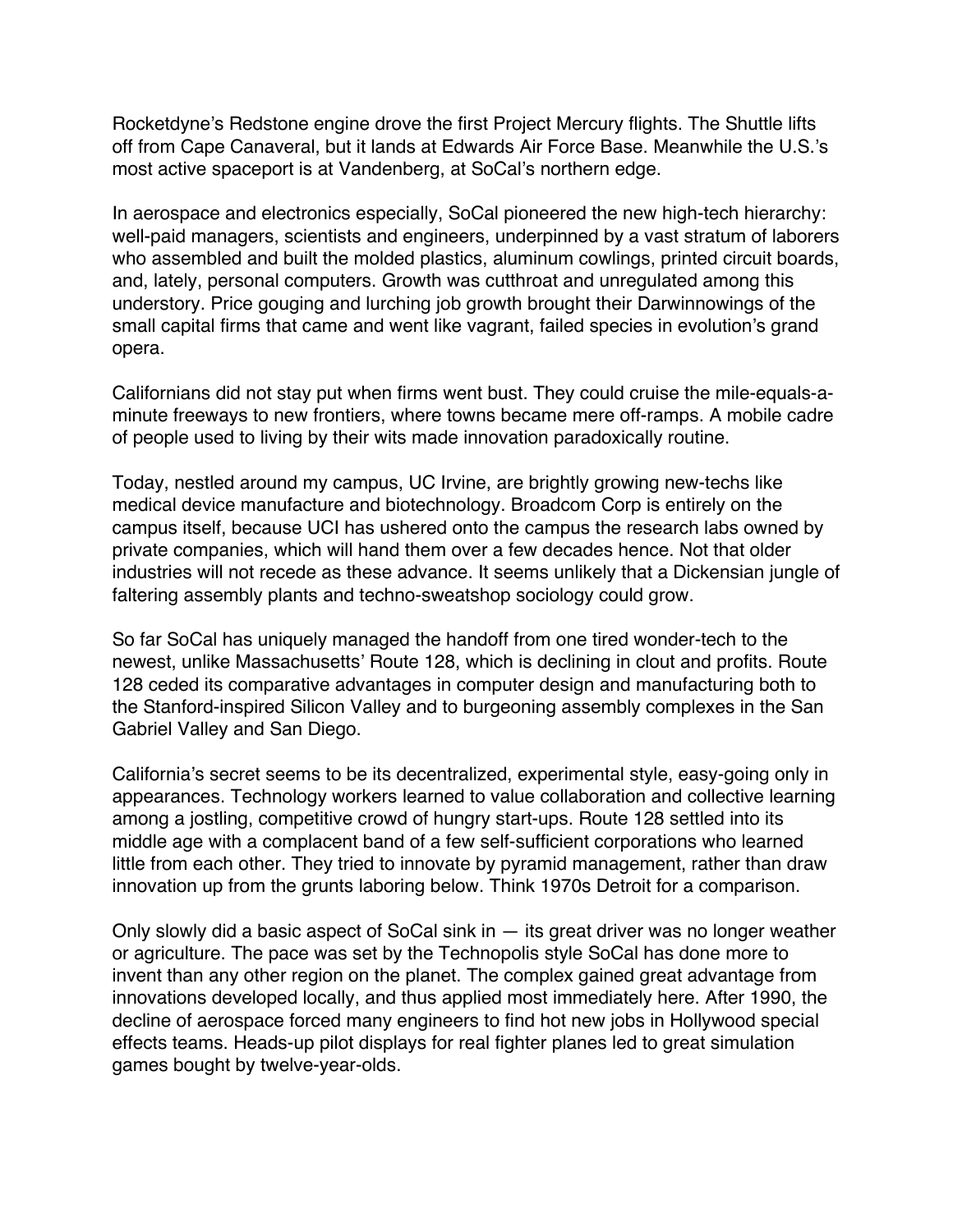Writers pondered this. It is no accident that much modern *science fiction* thinking has anchored in Southern California. Philip K. Dick, long-term resident of Orange County, gave us the remarkable future vision of *Blade Runner*, a noir LA where artificial human replicants struggle to live, and fail. This is a dark world indeed, its only oddity the constant rain in a dry land.

It is striking that older science fiction writers like Isaac Asimov and Arthur C. Clarke, both proselytizers for the beneficence of technological advance, depicted no actual American utopias. Unless, that is, they meant a future across the whole sprawling solar system, full of opportunities, as their version of as close to utopia as humanity could get.

The 1960s gave us many rural, back-to-the-earth visions, but more recently several Californians have realized that California cannot return to the land and keep its many millions. So they thought of more realistic themes.

A robustly libertarian line taken by Larry Niven and Jerry Pournelle in their quasi-utopian "arcology" or "keep" in *Oath of Fealty* dealt with the growing sense of insecurity and class division. The novel envisions a return to closed communities, basically a return to secure towns, in an arcology in south Los Angeles. Urban violence and crime force people into their own retreats, ignoring governmental attempts to interfere. The community instead defends its wealthy inhabitants from freaks and terrorists, and keeps on innovating.

*Oath of Fealty* explicitly shows ebooks and heightened, smart security — accurate forecasts. They also caught the feel of a future that may feel familiar. Consider today in Orange County and LA, from the viewpoint of prosperous citizen X. He gets up in the morning and leaves his guard-gated community (government's police fail to keep people safe at home), drops his children off at a private school (many government schools fail their students), drives to work on a private toll road (government roads are jammed, since cities zone for this), goes to work in a building with a private security staff and ships his goods by private companies like FedEx (who outperform the USPO). We all know someone like X, or may be X ourselves. All this *Oath of Fealty* either describes or implies.

Added to this novel are those Niven and Pournelle wrote with black SF writer Steven Barnes, centered around social issues in future, high-tech LA vistas. These plus *Oath of Fealty* are the most extended discussions of future SoCal society ever done.

Kim Stanley Robinson's "Three Californias" sequence is set in three versions of Orange County, a small county that got its start after noting the triumphs and tragedies of LA. These novels are notable for ambition as his thought experiments unfold. All are technology-driven. *The Wild Shore* shows an American SF pastoral after a catastrophe. In *The Gold Coast*, Orange County several decades later is polluted, corrupt, desperately overcrowded — alas, much like our present. Ecological degradation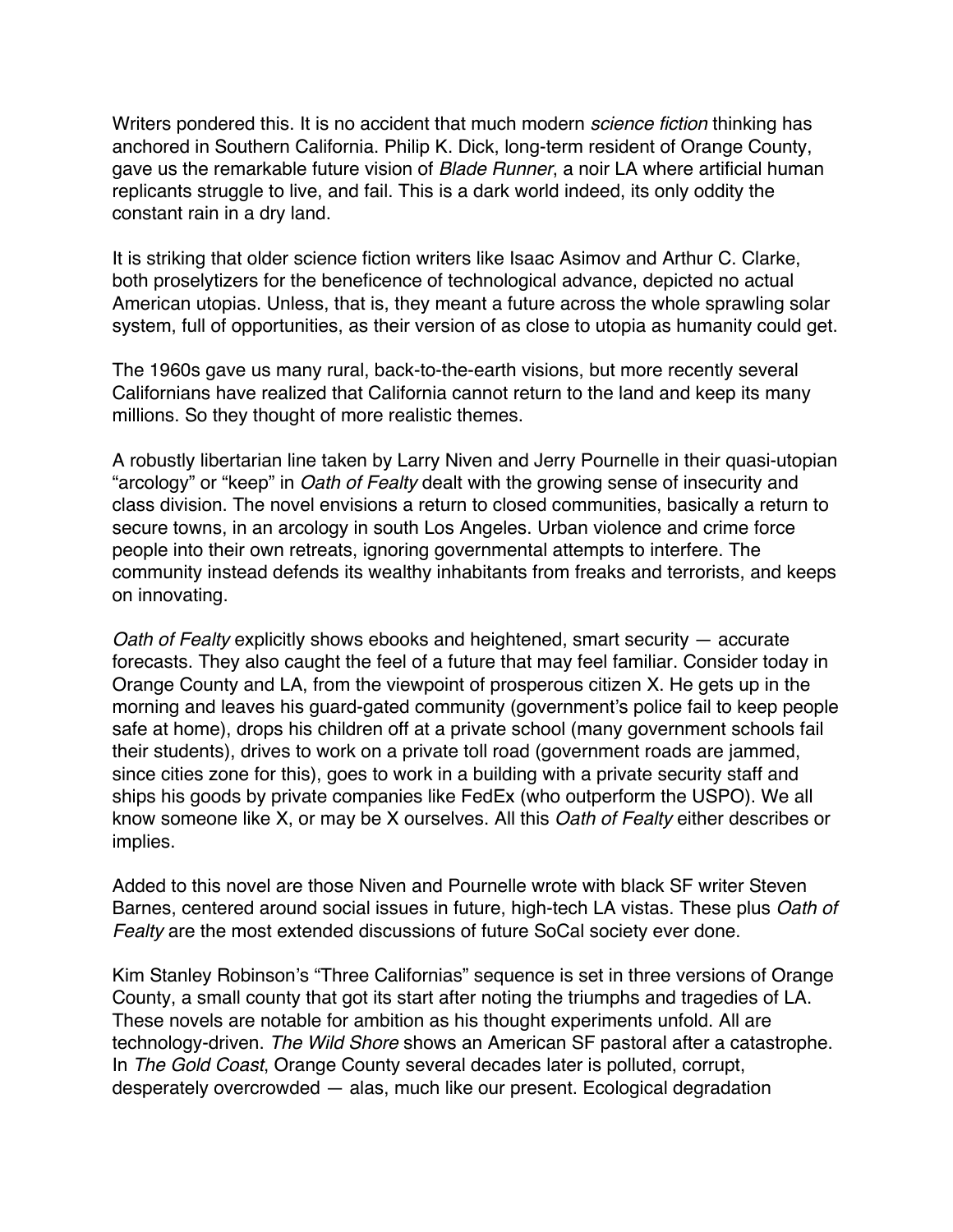proceeds in *Pacific Edge*, but Orange County has benefited from restrictions on corporate size and strict controls over land use and pollution. People play softball pretty constantly, an implausible centering sport that somehow controls the vagrant social forces. This, too, is nostalgic of Robinson's own past: he grew up in Orange. He seems to feel that humane Utopias can emerge from an increasingly disaster-prone real world. For him, the alternative to making the world better is allowing it to become fatally worse.

#### SF writers still ask: Whither Technopolis?

I've set several novels and short stories in Orange County, where I live. I depicted dikes keeping the expanding ocean out of Huntington Beach; a cryonics firm that freezes the dead, with much opposition (*Chiller*); a black woman physicist who makes a big discovery at UC Irvine and can't fit into a future Orange County scene (*Cosm*). These all show future SoCals under pressures that mount steadily.

SoCal sees ahead an era of limits, if only because it cannot build ʻburbs to the Arizona border. Our disjointed mosaic of seven counties and 200 cities is failing the world's biggest and best Technopolis at the most basic, seldom mentioned level infrastructure. Traffic now compels decisions about location and office hours. Air pollution limits what shops can set up in the region, so that some painting and finishing gets shipped to who-cares Nevada. Even the techno-triumph of our water system is straining to carry so much water to agriculture, which drinks 80% of the supply (yet adds less than 5% to its GDP). And the public schools woefully fail many students, leaving corporations to train them later — or maybe just leave for lower-tax states. Northern California has echoed SoCal's earlier techno patterns, outstandingly through computers. Stanford generated much of that, but many other industries blossomed — biotech, aircraft, and offshoots of the Lawrence Radiation Labs.

There are limited techno-solutions to such problems, and we Californians will probably try them all. SoCal could easily become the premier electric car complex for the world, not just the US — but we'd need a lot of expensive green electricity, and our antinuclear fear mongers are still powerful; opposition to the San Onofre nuclear plant was an element in its permanent closure in 2013. Biotech can find drought-resistant genes to tailor our commercial crops, while we landscape with drought-tolerant native plants. Tele-commuting of great power can keep more of us working at home. More computers might marginally help some schools.

I suspect Technopolis is about to realize that it must have a regional government with imagination comparable to its own, private visions. No more municipal workers hired to fill out ethnic quotas or just provide jobs, jobs, jobs. No more constant bickering over local traffic and managerial levels. No streets jackhammered up again and again because utilities do not cooperate on timing.

When the Technopolis glimpses such a possibility, politics-as-usual had better clear out of the way.